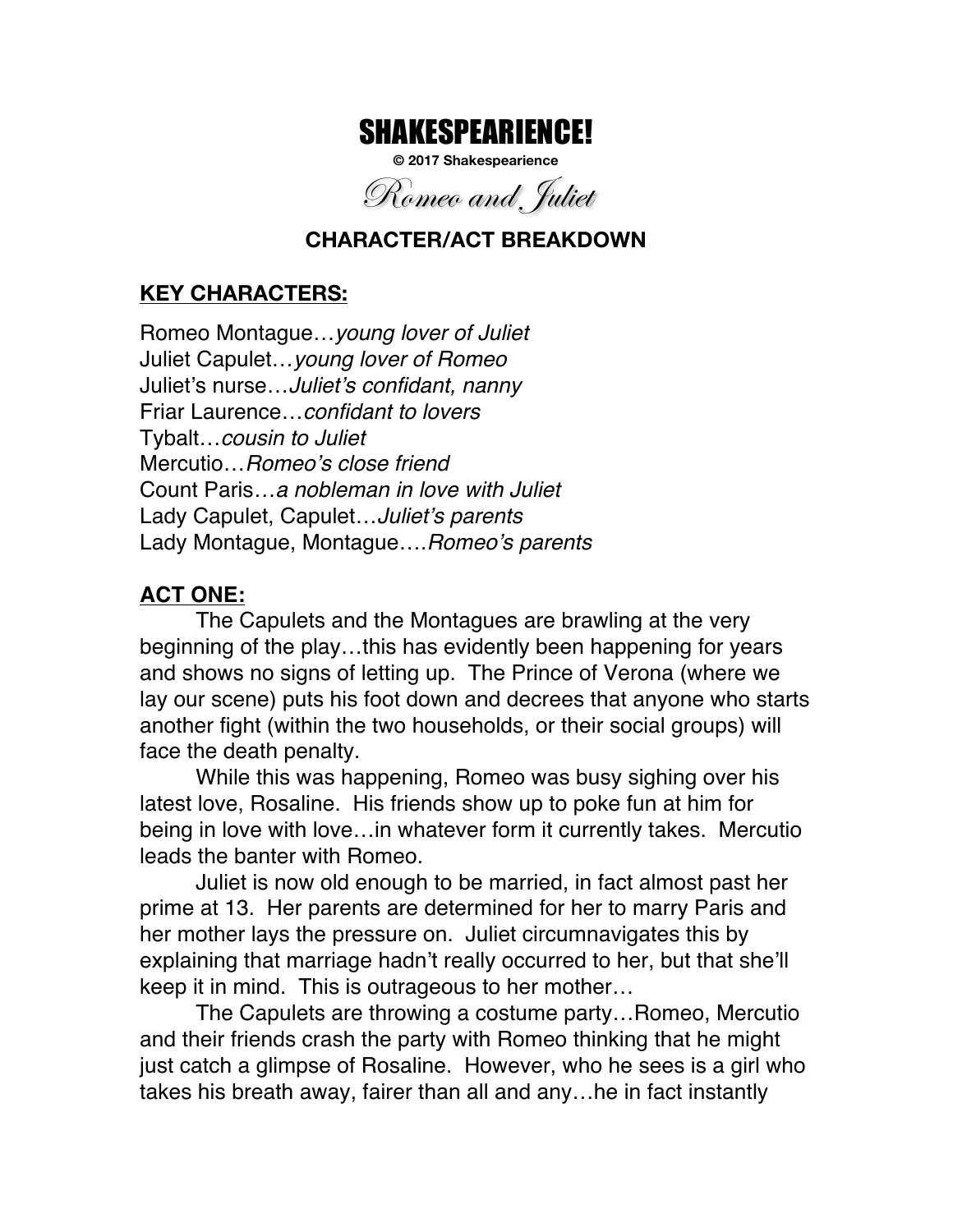falls in love with her. Juliet sees a boy who leaves her speechless and falls in love with him on sight. She learns too late that the young man is Romeo Montague, he that she is Juliet Capulet…they are untouchable to eachother. Their families will keep them apart at all cost, and they both know it.

## **ACT TWO:**

The only obstacle to their love for each other is their names. Nonetheless, they pledge their undying love to each other, and Romeo runs off to Friar Laurence for help in their elopement. He hasn't heard about any of it yet, so he thinks Romeo is speaking about Rosaline…he finds Romeo's professed love to Juliet fickle. Romeo convinces him that he's in earnest, and it suddenly occurs to the Friar that this marriage might just patch things up AT LAST between the warring families.

Meanwhile, Tybalt is on the warpath. He saw Romeo and company at the party and wants to avenge the impropriety of their presence as Montagues at a Capulet party.

Romeo makes the arrangements with the Friar for his elopement with Juliet, consulting also with Juliet's nurse to seal the deal.

# **ACT THREE:**

Soon after this secret marriage, Tybalt catches up to the Montague boys…Mercutio is there and in rare form, while Romeo shows up on the scene a bit later (just having been wed). Now that Romeo is related by blood to Tybalt, he declines to fight. Mercutio steps in to deal with Tybalt, rather appalled by Romeo's weakness…or so he thinks. Tybalt kills Mercutio when Romeo tries to end the fight.

Too much pressure. Romeo, seeing his friend slain, is understandably unhinged. He hunts down Tybalt and kills him, revenging Mercutio's death. By now, the prince has heard about the whole thing---violations galore. Romeo has already carried out the death sentence that should have fallen on Tybalt for slaying Mercutio, but the prince frowns on Romeo's act of vigilantism, so he banishes Romeo from Verona.